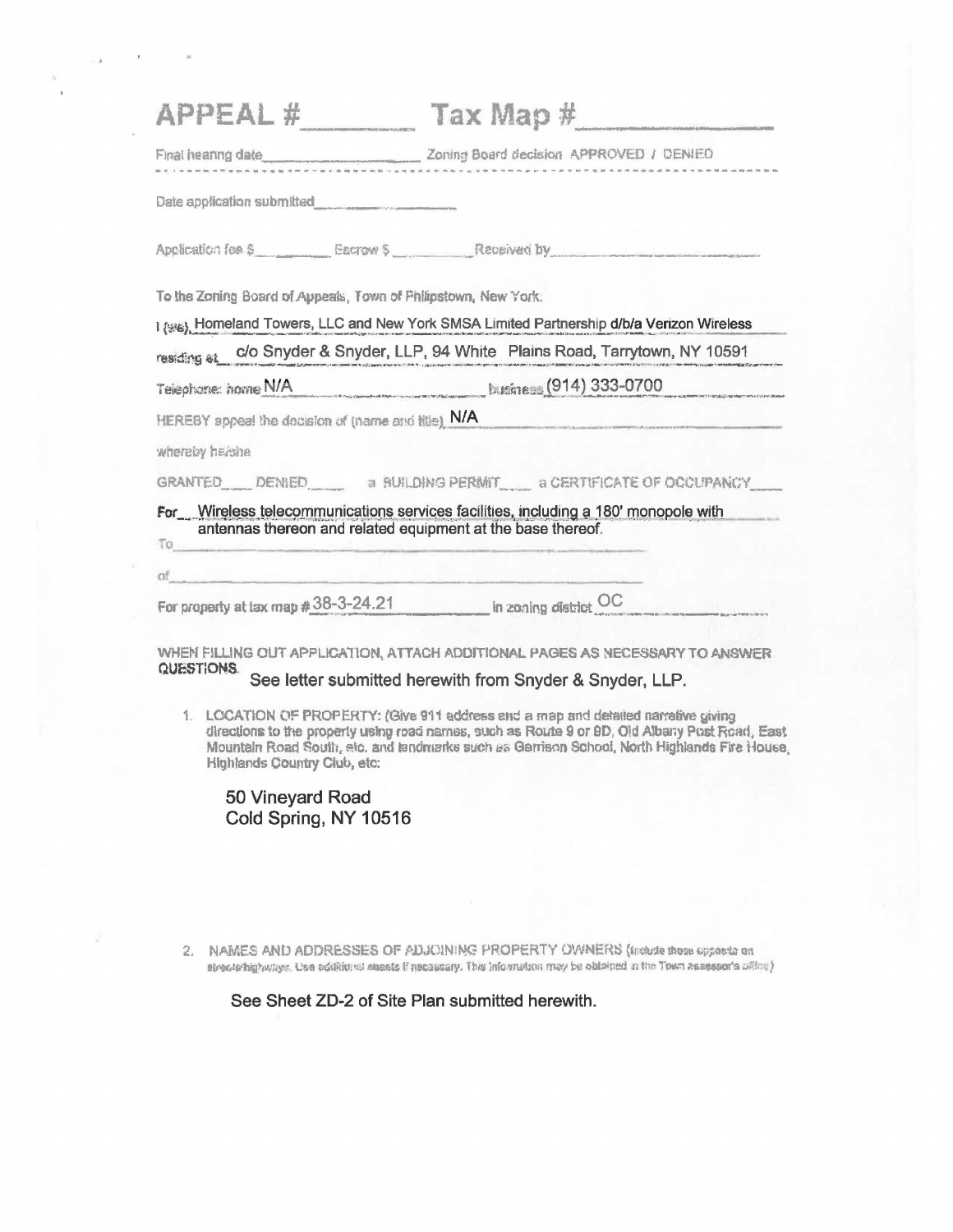3 PROVISIONS OF ZOHING UDDE BIVOLVED (give Article, Section Sub-section, paragraph by purcher, the not quote fest of code)

## § 175-46

 $\alpha$ 

ŵ

4. PREVIOUS APPEAL (if there nowe bean any previous appeals for this property or any portion thereof, set toth the appeal number, uste, reticle sought and the ZBA decision resulting)

## $N/A$

TYPE OF APPEAL:

an INTERPRETATION of the Zoning Code or Maps

a VARIANCE from the Zoning Code

- $X_{1}$ a SPECIAL USE PERMIT under the Zoning Code
- 5. DETAILS OF APPEAL (Complete only that section which applies to the appeal you are submitting).

(a) INTERPRETATION of the Zoalng Gode is requested

(1) An exact statement of the Interpretation requested is: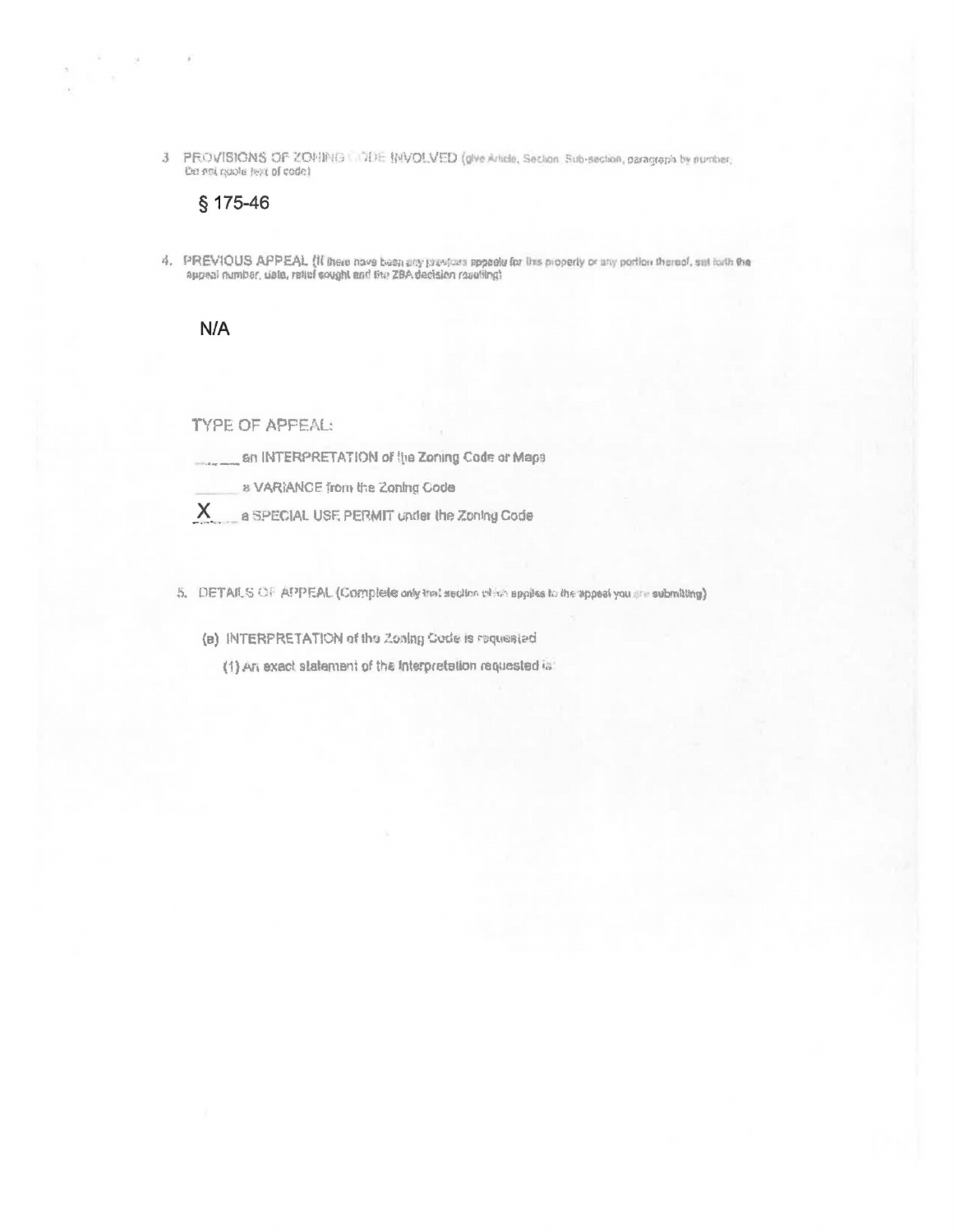(b) a VARIANCE from the Zoomg Code is requested.

(1) An exact statement of the details of the variance requested is.

(2) The grounds on which this variance should be granted are:

## (c) a SPECIAL USE PERMIT is requested:

(1) The reason the permit is requested:

## See letter from \$nyder & Snyder, LLP submitted herewith.

- (2) An exact statoment of use for which the permit is requested:
- (3) The facts showing the use is permitted as a SPECIAL. USE under the code and the ability of the applicant to comply with all requirements of the code for granting of a special use permit: